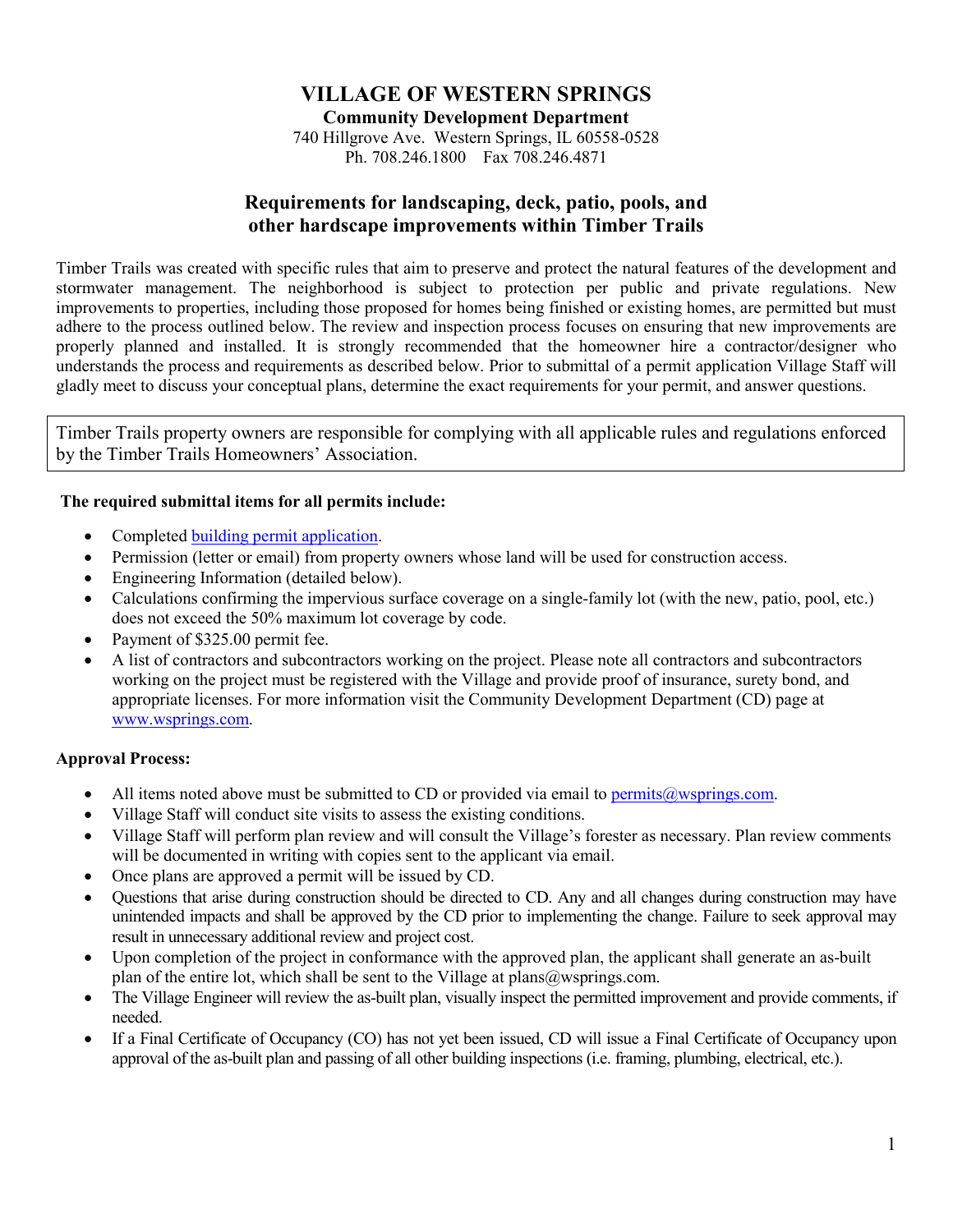## **Important Zoning Information:**

- Setbacks: All structures, such as pergolas, arbors, sheds, pool houses, etc. must be placed at least five feet (5') from side and rear lot lines, and at least ten feet  $(10')$  from the home. A minimum of four feet  $(4')$  of separation is required between accessory structures.
- Lot & Building Coverage: All properties are limited to 50% impermeable lot coverage and 40% building coverage. Additional regulations are attached and should be reviewed by the property owner, design professional, and contractor. Site plans must include computations showing compliance with these regulations.
- Building/Structure Height: Accessory buildings/structures, such as arbors, pergolas, sheds, pool houses, etc. cannot exceed fourteen feet (14') in height.
- Fireplaces and fire pits: Fireplaces and fire pits shall be located at least five feet (5') away from any lot line and shall be separated from any building or structure, including wooden decks, or other combustible materials, by not less than ten feet (10') (except for fires located in exterior masonry fireplaces attached to occupied residences). Please refer to Village Code Section [5-6-1: Open Burning Regulations](http://www.sterlingcodifiers.com/codebook/getBookData.php?chapter_id=11831#s896290) for more information.
- Swimming pools: Pools are permitted but must adhere to additional regulations related to safety, electrical service, fencing, and other regulations. Please refer to the Guide to Swimming Pools [\(Swimming-Pool-Permit-Guide](https://wsprings.com/DocumentCenter/View/46/Swimming-Pool-Permit-Guide?bidId=)  [\(wsprings.com\)\)](https://wsprings.com/DocumentCenter/View/46/Swimming-Pool-Permit-Guide?bidId=)
- The pedestrian path system or other common open space areas shall not be used for construction access.
- Damage to public or private property: Damage caused by deliveries and any construction activity is the responsibility of the owner to repair.

#### **Engineering Information:**

As part of the review process, it is the responsibility of the Village Engineer to determine the impact of the new project on the existing stormwater system and adjacent properties. The following information is required for all new projects.

#### Topographic Survey

The applicant must submit a Topographic Survey of the parcel to be improved and twenty feet (20') beyond the property line showing the information below. Please note as-built surveys have been prepared for the construction of all new single family homes within Timber Trails. The as-built surveys, which illustrate the final topographic conditions of the property, shall be used as a base for the new project. If the as-built survey is more than five (5) years old or if changes to grading of the property have been made since creation of the original as-built survey, a new topographic survey must be prepared.

- 1. Use of a Village benchmark.
- 2. Demonstration of building dimensions and setbacks.
- 3. Plan scale: 1 inch = 20 feet.
- 4. Existing planimitry and ground elevations using no more than a 15 foot grid pattern and one foot contour lines.
- 5. Identification and elevations of existing ground surface depressions, summits and swales.
- 6. Location and elevations of all buildings, walks, drives, window wells, etc.
- 7. Location and size of all trees residing on private and public property including those within twenty feet (20') of any construction access routes.
- 8. Existing and proposed impervious areas based upon drainage divide on property. (Note: the Village Code states the following, "Lot Coverage: The maximum percentage of total lot coverage for a residential lot that is improved with a principal single-family residential structure, an outdoor residential recreational facility and any other impervious surfaces, including, but not limited to, accessory structures, a detached garage, a driveway, sidewalks, decks, and patios, shall be fifty percent (50%)".